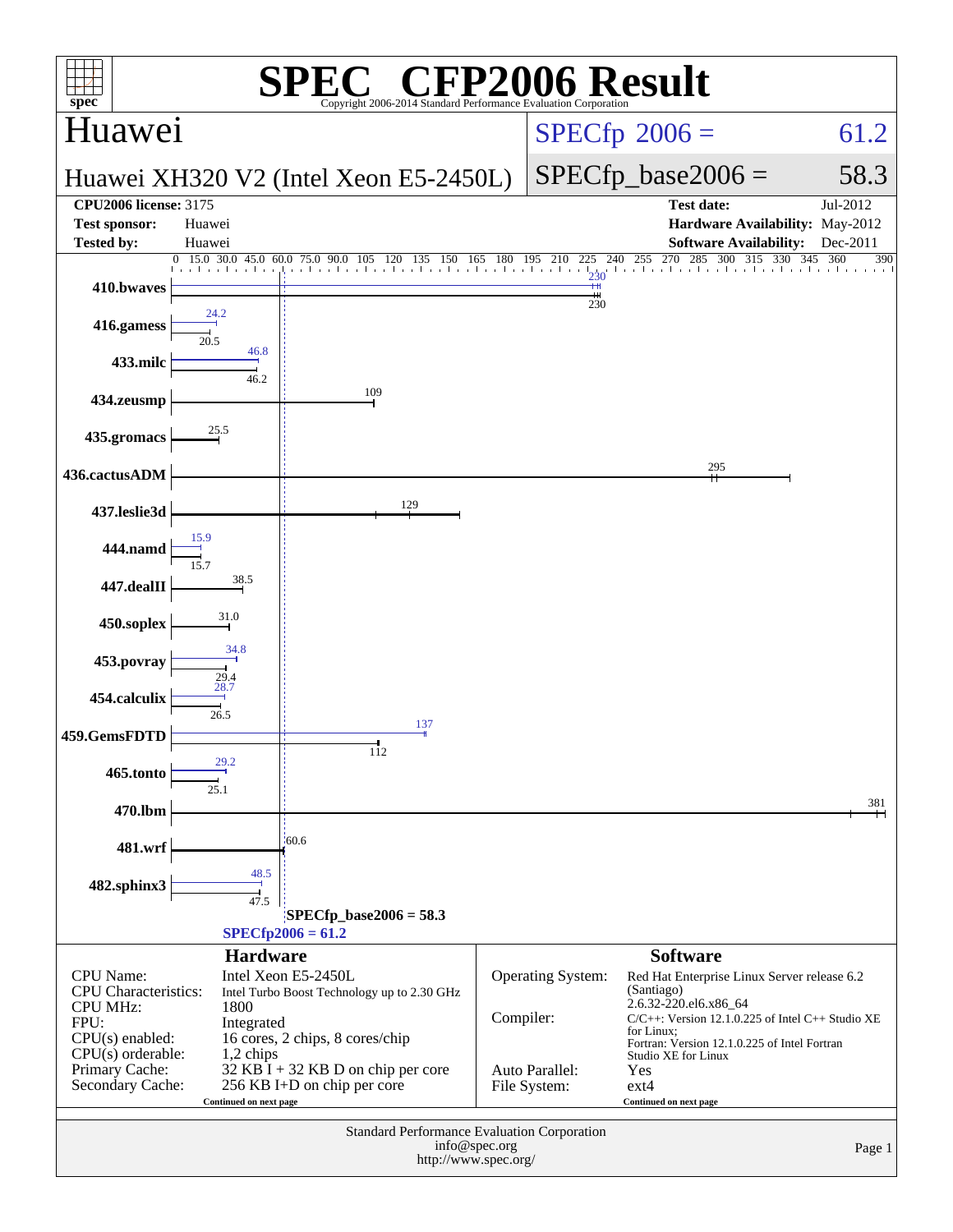

#### Huawei

[Other Cache:](http://www.spec.org/auto/cpu2006/Docs/result-fields.html#OtherCache)

## $SPECfp2006 = 61.2$  $SPECfp2006 = 61.2$

Huawei XH320 V2 (Intel Xeon E5-2450L)

[L3 Cache:](http://www.spec.org/auto/cpu2006/Docs/result-fields.html#L3Cache) 20 MB I+D on chip per chip<br>Other Cache: None

[Disk Subsystem:](http://www.spec.org/auto/cpu2006/Docs/result-fields.html#DiskSubsystem) 1 x 300 GB SAS, 10K RPM

[Memory:](http://www.spec.org/auto/cpu2006/Docs/result-fields.html#Memory) 96 GB (12 x 8 GB 2Rx4 PC3-12800R-11, ECC)

### $SPECfp\_base2006 = 58.3$

[Peak Pointers:](http://www.spec.org/auto/cpu2006/Docs/result-fields.html#PeakPointers)

[Other Software:](http://www.spec.org/auto/cpu2006/Docs/result-fields.html#OtherSoftware) None

[Other Hardware:](http://www.spec.org/auto/cpu2006/Docs/result-fields.html#OtherHardware) None

**[CPU2006 license:](http://www.spec.org/auto/cpu2006/Docs/result-fields.html#CPU2006license)** 3175 **[Test date:](http://www.spec.org/auto/cpu2006/Docs/result-fields.html#Testdate)** Jul-2012 **[Test sponsor:](http://www.spec.org/auto/cpu2006/Docs/result-fields.html#Testsponsor)** Huawei **[Hardware Availability:](http://www.spec.org/auto/cpu2006/Docs/result-fields.html#HardwareAvailability)** May-2012 **[Tested by:](http://www.spec.org/auto/cpu2006/Docs/result-fields.html#Testedby)** Huawei **[Software Availability:](http://www.spec.org/auto/cpu2006/Docs/result-fields.html#SoftwareAvailability)** Dec-2011 [System State:](http://www.spec.org/auto/cpu2006/Docs/result-fields.html#SystemState) Run level 3 (multi-user)<br>Base Pointers: 64-bit [Base Pointers:](http://www.spec.org/auto/cpu2006/Docs/result-fields.html#BasePointers) 64-bit<br>Peak Pointers: 32/64-bit

|                  |                |              |                                                                                                          |       | <b>Results Table</b> |       |                |              |                |              |                |              |
|------------------|----------------|--------------|----------------------------------------------------------------------------------------------------------|-------|----------------------|-------|----------------|--------------|----------------|--------------|----------------|--------------|
|                  | <b>Base</b>    |              |                                                                                                          |       | <b>Peak</b>          |       |                |              |                |              |                |              |
| <b>Benchmark</b> | <b>Seconds</b> | <b>Ratio</b> | <b>Seconds</b>                                                                                           | Ratio | <b>Seconds</b>       | Ratio | <b>Seconds</b> | <b>Ratio</b> | <b>Seconds</b> | <b>Ratio</b> | <b>Seconds</b> | <b>Ratio</b> |
| 410.bwayes       | 59.0           | 230          | 58.6                                                                                                     | 232   | 59.4                 | 229   | 58.6           | 232          | 59.0           | 230          | 59.6           | 228          |
| 416.gamess       | 954            | 20.5         | 955                                                                                                      | 20.5  | 958                  | 20.4  | 810            | 24.2         | 810            | 24.2         | 810            | 24.2         |
| 433.milc         | 199            | 46.1         | 199                                                                                                      | 46.2  | 199                  | 46.2  | 196            | 46.7         | 196            | 46.8         | 196            | 46.8         |
| 434.zeusmp       | 83.2           | 109          | 83.4                                                                                                     | 109   | 83.4                 | 109   | 83.2           | 109          | 83.4           | 109          | 83.4           | <u>109</u>   |
| 435.gromacs      | 280            | 25.5         | 280                                                                                                      | 25.5  | 280                  | 25.5  | 280            | 25.5         | 280            | 25.5         | 280            | 25.5         |
| 436.cactusADM    | 40.5           | 295          | 35.7                                                                                                     | 334   | 40.9                 | 292   | 40.5           | 295          | 35.7           | 334          | 40.9           | 292          |
| 437.leslie3d     | 73.0           | 129          | 60.4                                                                                                     | 156   | 85.2                 | 110   | 73.0           | 129          | 60.4           | 156          | 85.2           | 110          |
| 444.namd         | 513            | 15.6         | 512                                                                                                      | 15.7  | 512                  | 15.7  | 503            | 15.9         | 503            | 15.9         | 503            | 15.9         |
| 447.dealII       | 297            | 38.6         | 298                                                                                                      | 38.3  | 297                  | 38.5  | 297            | 38.6         | 298            | 38.3         | 297            | 38.5         |
| 450.soplex       | 269            | 31.0         | 268                                                                                                      | 31.1  | 270                  | 30.9  | 269            | 31.0         | 268            | 31.1         | 270            | 30.9         |
| 453.povray       | 182            | 29.3         | 181                                                                                                      | 29.4  | 180                  | 29.6  | 150            | 35.4         | 153            | 34.8         | 153            | 34.7         |
| 454.calculix     | 313            | 26.4         | 311                                                                                                      | 26.5  | 311                  | 26.5  | 290            | 28.5         | 287            | 28.7         | 287            | 28.7         |
| 459.GemsFDTD     | 95.5           | 111          | 94.5                                                                                                     | 112   | 94.9                 | 112   | 77.2           | 137          | 77.6           | 137          | 77.6           | <u>137</u>   |
| 465.tonto        | 392            | 25.1         | 394                                                                                                      | 25.0  | 392                  | 25.1  | 336            | 29.3         | 338            | 29.1         | 336            | 29.2         |
| 470.1bm          | 37.4           | 367          | 35.6                                                                                                     | 386   | 36.0                 | 381   | 37.4           | 367          | 35.6           | 386          | 36.0           | 381          |
| 481.wrf          | 185            | 60.3         | 184                                                                                                      | 60.6  | 184                  | 60.6  | 185            | 60.3         | 184            | 60.6         | 184            | 60.6         |
| 482.sphinx3      | 410            | 47.5         | 409                                                                                                      | 47.6  | 412                  | 47.3  | 401            | 48.6         | 402            | 48.5         | 402            | <u>48.5</u>  |
|                  |                |              | Results appear in the order in which they were run. Bold underlined text indicates a median measurement. |       |                      |       |                |              |                |              |                |              |

#### **[Operating System Notes](http://www.spec.org/auto/cpu2006/Docs/result-fields.html#OperatingSystemNotes)**

 Stack size set to unlimited using "ulimit -s unlimited" Transparent Huge Pages enabled with: echo always > /sys/kernel/mm/redhat\_transparent\_hugepage/enabled Select only test related files when installing the operating system

#### **[Platform Notes](http://www.spec.org/auto/cpu2006/Docs/result-fields.html#PlatformNotes)**

 BIOS configuration: Intel Hyper-Threading set to Disabled Set Power Efficiency Mode to Performance Sysinfo program /spec/config/sysinfo.rev6800 \$Rev: 6800 \$ \$Date:: 2011-10-11 #\$ 6f2ebdff5032aaa42e583f96b07f99d3 running on DH310-2 Thu Jul 19 01:38:56 2012

Continued on next page

Standard Performance Evaluation Corporation [info@spec.org](mailto:info@spec.org) <http://www.spec.org/>

Page 2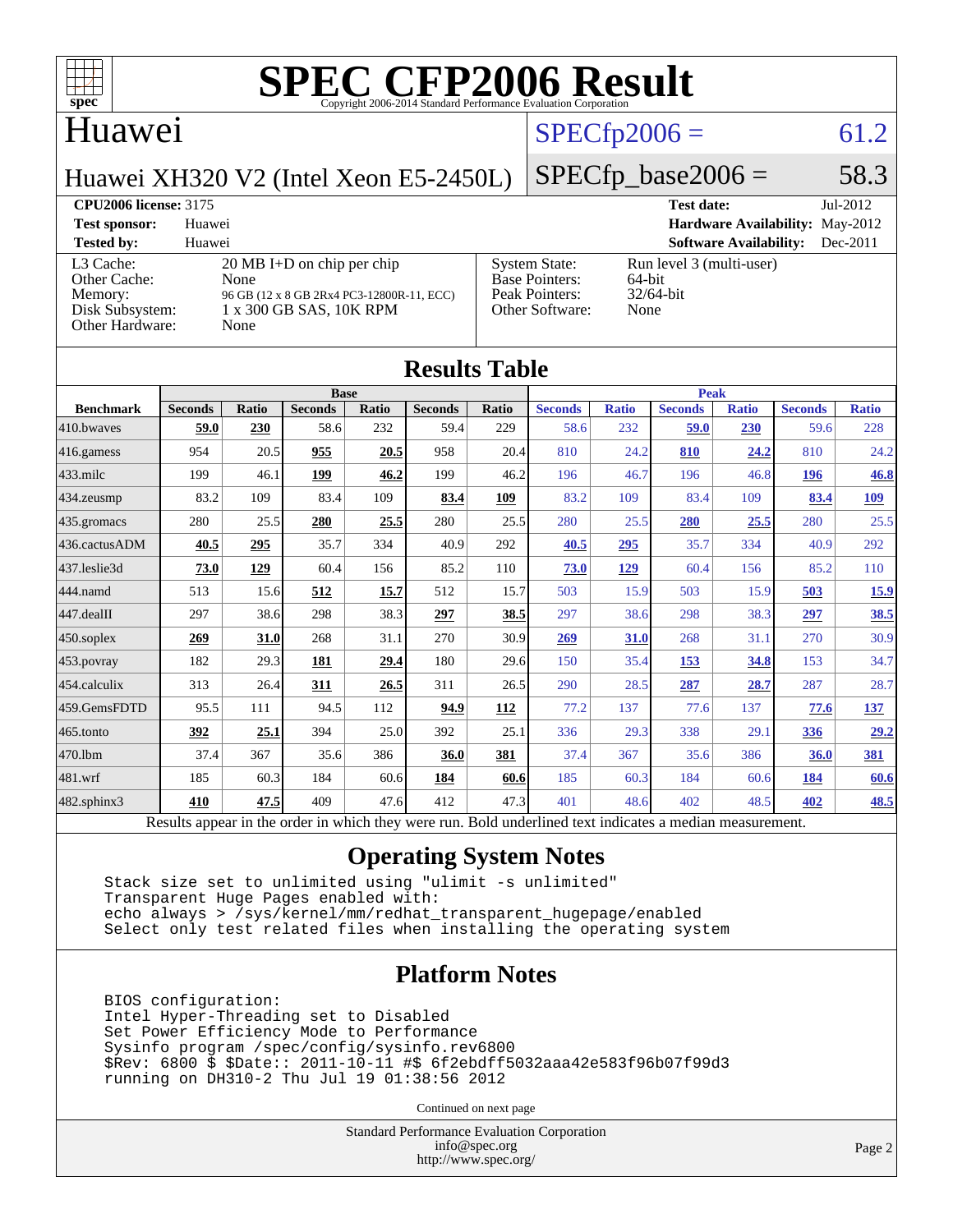

### Huawei

 $SPECfp2006 = 61.2$  $SPECfp2006 = 61.2$ 

Huawei XH320 V2 (Intel Xeon E5-2450L)

**[CPU2006 license:](http://www.spec.org/auto/cpu2006/Docs/result-fields.html#CPU2006license)** 3175 **[Test date:](http://www.spec.org/auto/cpu2006/Docs/result-fields.html#Testdate)** Jul-2012 **[Test sponsor:](http://www.spec.org/auto/cpu2006/Docs/result-fields.html#Testsponsor)** Huawei **[Hardware Availability:](http://www.spec.org/auto/cpu2006/Docs/result-fields.html#HardwareAvailability)** May-2012 **[Tested by:](http://www.spec.org/auto/cpu2006/Docs/result-fields.html#Testedby)** Huawei **[Software Availability:](http://www.spec.org/auto/cpu2006/Docs/result-fields.html#SoftwareAvailability)** Dec-2011

 $SPECTp\_base2006 = 58.3$ 

#### **[Platform Notes \(Continued\)](http://www.spec.org/auto/cpu2006/Docs/result-fields.html#PlatformNotes)**

| info@spec.org<br>http://www.spec.org/                                                                                                                                                                                                                                                   | Page 3                                             |
|-----------------------------------------------------------------------------------------------------------------------------------------------------------------------------------------------------------------------------------------------------------------------------------------|----------------------------------------------------|
| Binaries compiled on a system with 2 x Xeon X5645 CPU + 16GB memory<br>using RHEL 6.1                                                                                                                                                                                                   |                                                    |
| Environment variables set by runspec before the start of the run:<br>$KMP_AFFINITY = "granularity=fine, compact, 0, 1"$<br>$LD_LIBRARY_PATH = "/gpec/libs/32://spec/libs/64"$<br>OMP_NUM_THREADS = "16"                                                                                 |                                                    |
| <b>General Notes</b>                                                                                                                                                                                                                                                                    |                                                    |
| (End of data from sysinfo program)                                                                                                                                                                                                                                                      |                                                    |
| Additional information from dmidecode:                                                                                                                                                                                                                                                  |                                                    |
| SPEC is set to: /spec<br>Filesystem<br>Size Used Avail Use% Mounted on<br>Type<br>/dev/sda1<br>ext4<br>289G 103G 171G 38% /                                                                                                                                                             |                                                    |
| run-level 3 Jul 17 03:22                                                                                                                                                                                                                                                                |                                                    |
| uname $-a$ :<br>Linux DH310-2 2.6.32-220.el6.x86_64 #1 SMP Wed Nov 9 08:03:13 EST 2011 x86_64<br>x86_64 x86_64 GNU/Linux                                                                                                                                                                |                                                    |
| From /etc/*release* /etc/*version*<br>redhat-release: Red Hat Enterprise Linux Server release 6.2 (Santiago)<br>system-release: Red Hat Enterprise Linux Server release 6.2 (Santiago)<br>system-release-cpe: cpe:/o:redhat:enterprise_linux:6server:ga:server                          |                                                    |
| From /proc/meminfo<br>MemTotal:<br>99030424 kB<br>HugePages_Total: 0<br>Hugepagesize:<br>2048 kB                                                                                                                                                                                        |                                                    |
| caution.)<br>cpu cores $: 8$<br>siblings : 8<br>physical 0: cores 0 1 2 3 4 5 6 7<br>physical 1: cores 0 1 2 3 4 5 6 7<br>cache size $: 20480$ KB                                                                                                                                       |                                                    |
| From /proc/cpuinfo<br>model name: $Intel(R)$ Xeon $(R)$ CPU E5-2450L 0 @ 1.80GHz<br>2 "physical id"s (chips)<br>16 "processors"<br>cores, siblings (Caution: counting these is hw and system dependent.<br>The<br>following excerpts from /proc/cpuinfo might not be reliable. Use with |                                                    |
| This section contains SUT (System Under Test) info as seen by<br>some common utilities. To remove or add to this section, see:<br>http://www.spec.org/cpu2006/Docs/config.html#sysinfo                                                                                                  |                                                    |
|                                                                                                                                                                                                                                                                                         | <b>Standard Performance Evaluation Corporation</b> |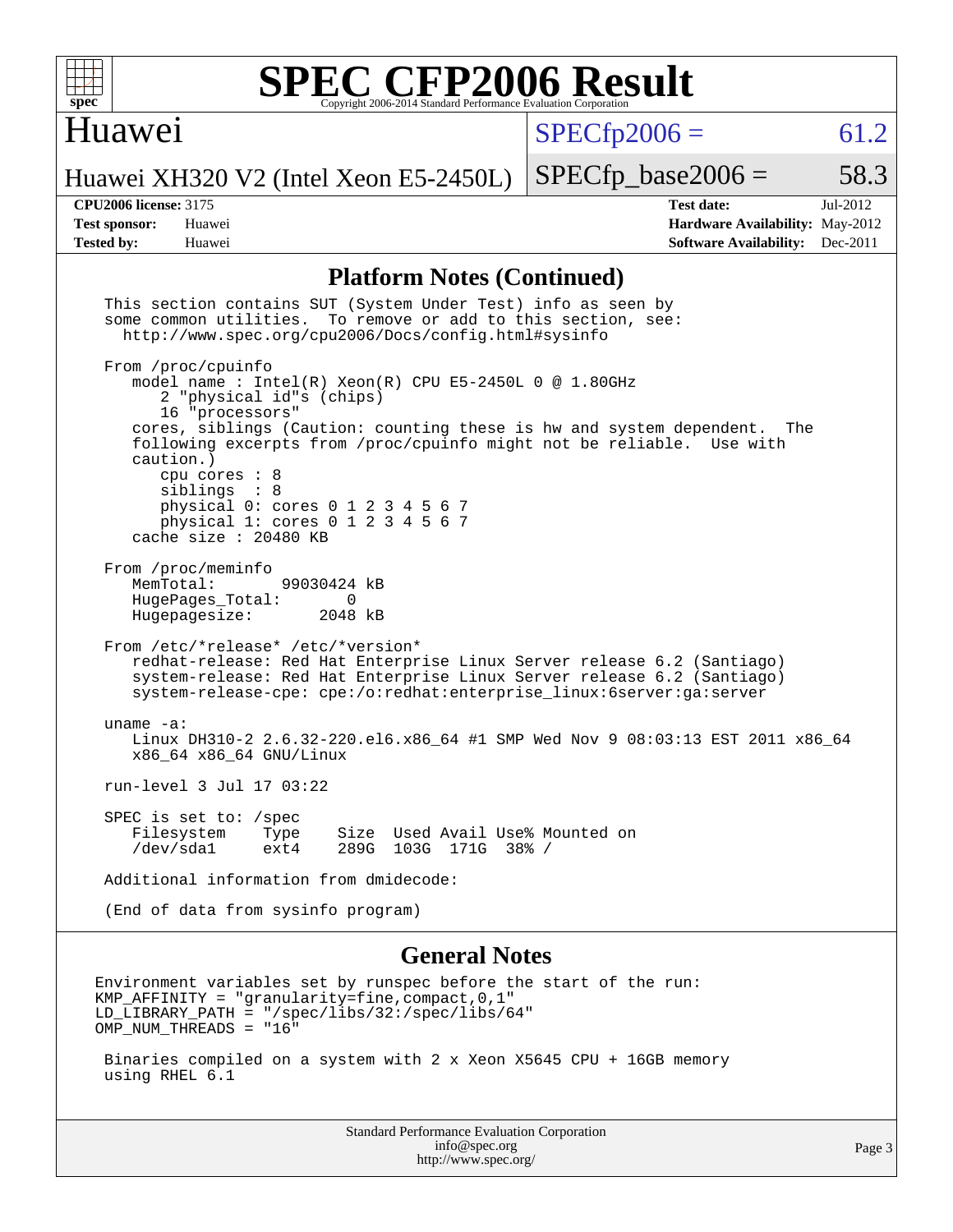

#### Huawei

 $SPECTp2006 = 61.2$ 

Huawei XH320 V2 (Intel Xeon E5-2450L)

**[CPU2006 license:](http://www.spec.org/auto/cpu2006/Docs/result-fields.html#CPU2006license)** 3175 **[Test date:](http://www.spec.org/auto/cpu2006/Docs/result-fields.html#Testdate)** Jul-2012 **[Test sponsor:](http://www.spec.org/auto/cpu2006/Docs/result-fields.html#Testsponsor)** Huawei **[Hardware Availability:](http://www.spec.org/auto/cpu2006/Docs/result-fields.html#HardwareAvailability)** May-2012 **[Tested by:](http://www.spec.org/auto/cpu2006/Docs/result-fields.html#Testedby)** Huawei **[Software Availability:](http://www.spec.org/auto/cpu2006/Docs/result-fields.html#SoftwareAvailability)** Dec-2011

 $SPECTp\_base2006 = 58.3$ 

#### **[Base Compiler Invocation](http://www.spec.org/auto/cpu2006/Docs/result-fields.html#BaseCompilerInvocation)**

[C benchmarks](http://www.spec.org/auto/cpu2006/Docs/result-fields.html#Cbenchmarks):  $\text{icc}$  -m64

[C++ benchmarks:](http://www.spec.org/auto/cpu2006/Docs/result-fields.html#CXXbenchmarks) [icpc -m64](http://www.spec.org/cpu2006/results/res2012q3/cpu2006-20120723-23812.flags.html#user_CXXbase_intel_icpc_64bit_bedb90c1146cab66620883ef4f41a67e)

[Fortran benchmarks](http://www.spec.org/auto/cpu2006/Docs/result-fields.html#Fortranbenchmarks): [ifort -m64](http://www.spec.org/cpu2006/results/res2012q3/cpu2006-20120723-23812.flags.html#user_FCbase_intel_ifort_64bit_ee9d0fb25645d0210d97eb0527dcc06e)

[Benchmarks using both Fortran and C](http://www.spec.org/auto/cpu2006/Docs/result-fields.html#BenchmarksusingbothFortranandC): [icc -m64](http://www.spec.org/cpu2006/results/res2012q3/cpu2006-20120723-23812.flags.html#user_CC_FCbase_intel_icc_64bit_0b7121f5ab7cfabee23d88897260401c) [ifort -m64](http://www.spec.org/cpu2006/results/res2012q3/cpu2006-20120723-23812.flags.html#user_CC_FCbase_intel_ifort_64bit_ee9d0fb25645d0210d97eb0527dcc06e)

#### **[Base Portability Flags](http://www.spec.org/auto/cpu2006/Docs/result-fields.html#BasePortabilityFlags)**

| 433.milc: -DSPEC CPU LP64<br>434.zeusmp: -DSPEC_CPU_LP64<br>435.gromacs: -DSPEC_CPU_LP64 -nofor_main<br>436.cactusADM: - DSPEC CPU LP64 - nofor main<br>437.leslie3d: -DSPEC CPU LP64<br>444.namd: -DSPEC CPU LP64<br>447.dealII: -DSPEC CPU LP64<br>450.soplex: -DSPEC_CPU_LP64<br>453.povray: -DSPEC_CPU_LP64<br>454.calculix: - DSPEC CPU LP64 - nofor main<br>459.GemsFDTD: - DSPEC_CPU LP64<br>465.tonto: - DSPEC CPU LP64<br>470.1bm: -DSPEC CPU LP64<br>481.wrf: -DSPEC_CPU_LP64 -DSPEC_CPU_CASE_FLAG -DSPEC_CPU_LINUX | 410.bwaves: -DSPEC CPU LP64  |  |
|-------------------------------------------------------------------------------------------------------------------------------------------------------------------------------------------------------------------------------------------------------------------------------------------------------------------------------------------------------------------------------------------------------------------------------------------------------------------------------------------------------------------------------|------------------------------|--|
|                                                                                                                                                                                                                                                                                                                                                                                                                                                                                                                               | 416.gamess: -DSPEC_CPU_LP64  |  |
|                                                                                                                                                                                                                                                                                                                                                                                                                                                                                                                               |                              |  |
|                                                                                                                                                                                                                                                                                                                                                                                                                                                                                                                               |                              |  |
|                                                                                                                                                                                                                                                                                                                                                                                                                                                                                                                               |                              |  |
|                                                                                                                                                                                                                                                                                                                                                                                                                                                                                                                               |                              |  |
|                                                                                                                                                                                                                                                                                                                                                                                                                                                                                                                               |                              |  |
|                                                                                                                                                                                                                                                                                                                                                                                                                                                                                                                               |                              |  |
|                                                                                                                                                                                                                                                                                                                                                                                                                                                                                                                               |                              |  |
|                                                                                                                                                                                                                                                                                                                                                                                                                                                                                                                               |                              |  |
|                                                                                                                                                                                                                                                                                                                                                                                                                                                                                                                               |                              |  |
|                                                                                                                                                                                                                                                                                                                                                                                                                                                                                                                               |                              |  |
|                                                                                                                                                                                                                                                                                                                                                                                                                                                                                                                               |                              |  |
|                                                                                                                                                                                                                                                                                                                                                                                                                                                                                                                               |                              |  |
|                                                                                                                                                                                                                                                                                                                                                                                                                                                                                                                               |                              |  |
|                                                                                                                                                                                                                                                                                                                                                                                                                                                                                                                               |                              |  |
|                                                                                                                                                                                                                                                                                                                                                                                                                                                                                                                               | 482.sphinx3: -DSPEC_CPU_LP64 |  |

#### **[Base Optimization Flags](http://www.spec.org/auto/cpu2006/Docs/result-fields.html#BaseOptimizationFlags)**

[C benchmarks](http://www.spec.org/auto/cpu2006/Docs/result-fields.html#Cbenchmarks): [-xAVX](http://www.spec.org/cpu2006/results/res2012q3/cpu2006-20120723-23812.flags.html#user_CCbase_f-xAVX) [-ipo](http://www.spec.org/cpu2006/results/res2012q3/cpu2006-20120723-23812.flags.html#user_CCbase_f-ipo) [-O3](http://www.spec.org/cpu2006/results/res2012q3/cpu2006-20120723-23812.flags.html#user_CCbase_f-O3) [-no-prec-div](http://www.spec.org/cpu2006/results/res2012q3/cpu2006-20120723-23812.flags.html#user_CCbase_f-no-prec-div) [-static](http://www.spec.org/cpu2006/results/res2012q3/cpu2006-20120723-23812.flags.html#user_CCbase_f-static) [-parallel](http://www.spec.org/cpu2006/results/res2012q3/cpu2006-20120723-23812.flags.html#user_CCbase_f-parallel) [-opt-prefetch](http://www.spec.org/cpu2006/results/res2012q3/cpu2006-20120723-23812.flags.html#user_CCbase_f-opt-prefetch) [-ansi-alias](http://www.spec.org/cpu2006/results/res2012q3/cpu2006-20120723-23812.flags.html#user_CCbase_f-ansi-alias) [C++ benchmarks:](http://www.spec.org/auto/cpu2006/Docs/result-fields.html#CXXbenchmarks) [-xAVX](http://www.spec.org/cpu2006/results/res2012q3/cpu2006-20120723-23812.flags.html#user_CXXbase_f-xAVX) [-ipo](http://www.spec.org/cpu2006/results/res2012q3/cpu2006-20120723-23812.flags.html#user_CXXbase_f-ipo) [-O3](http://www.spec.org/cpu2006/results/res2012q3/cpu2006-20120723-23812.flags.html#user_CXXbase_f-O3) [-no-prec-div](http://www.spec.org/cpu2006/results/res2012q3/cpu2006-20120723-23812.flags.html#user_CXXbase_f-no-prec-div) [-static](http://www.spec.org/cpu2006/results/res2012q3/cpu2006-20120723-23812.flags.html#user_CXXbase_f-static) [-opt-prefetch](http://www.spec.org/cpu2006/results/res2012q3/cpu2006-20120723-23812.flags.html#user_CXXbase_f-opt-prefetch) [-ansi-alias](http://www.spec.org/cpu2006/results/res2012q3/cpu2006-20120723-23812.flags.html#user_CXXbase_f-ansi-alias) [Fortran benchmarks](http://www.spec.org/auto/cpu2006/Docs/result-fields.html#Fortranbenchmarks): [-xAVX](http://www.spec.org/cpu2006/results/res2012q3/cpu2006-20120723-23812.flags.html#user_FCbase_f-xAVX) [-ipo](http://www.spec.org/cpu2006/results/res2012q3/cpu2006-20120723-23812.flags.html#user_FCbase_f-ipo) [-O3](http://www.spec.org/cpu2006/results/res2012q3/cpu2006-20120723-23812.flags.html#user_FCbase_f-O3) [-no-prec-div](http://www.spec.org/cpu2006/results/res2012q3/cpu2006-20120723-23812.flags.html#user_FCbase_f-no-prec-div) [-static](http://www.spec.org/cpu2006/results/res2012q3/cpu2006-20120723-23812.flags.html#user_FCbase_f-static) [-parallel](http://www.spec.org/cpu2006/results/res2012q3/cpu2006-20120723-23812.flags.html#user_FCbase_f-parallel) [-opt-prefetch](http://www.spec.org/cpu2006/results/res2012q3/cpu2006-20120723-23812.flags.html#user_FCbase_f-opt-prefetch) [Benchmarks using both Fortran and C](http://www.spec.org/auto/cpu2006/Docs/result-fields.html#BenchmarksusingbothFortranandC): [-xAVX](http://www.spec.org/cpu2006/results/res2012q3/cpu2006-20120723-23812.flags.html#user_CC_FCbase_f-xAVX) [-ipo](http://www.spec.org/cpu2006/results/res2012q3/cpu2006-20120723-23812.flags.html#user_CC_FCbase_f-ipo) [-O3](http://www.spec.org/cpu2006/results/res2012q3/cpu2006-20120723-23812.flags.html#user_CC_FCbase_f-O3) [-no-prec-div](http://www.spec.org/cpu2006/results/res2012q3/cpu2006-20120723-23812.flags.html#user_CC_FCbase_f-no-prec-div) [-static](http://www.spec.org/cpu2006/results/res2012q3/cpu2006-20120723-23812.flags.html#user_CC_FCbase_f-static) [-parallel](http://www.spec.org/cpu2006/results/res2012q3/cpu2006-20120723-23812.flags.html#user_CC_FCbase_f-parallel) [-opt-prefetch](http://www.spec.org/cpu2006/results/res2012q3/cpu2006-20120723-23812.flags.html#user_CC_FCbase_f-opt-prefetch) [-ansi-alias](http://www.spec.org/cpu2006/results/res2012q3/cpu2006-20120723-23812.flags.html#user_CC_FCbase_f-ansi-alias)

| <b>Standard Performance Evaluation Corporation</b> |  |
|----------------------------------------------------|--|
| info@spec.org                                      |  |
| http://www.spec.org/                               |  |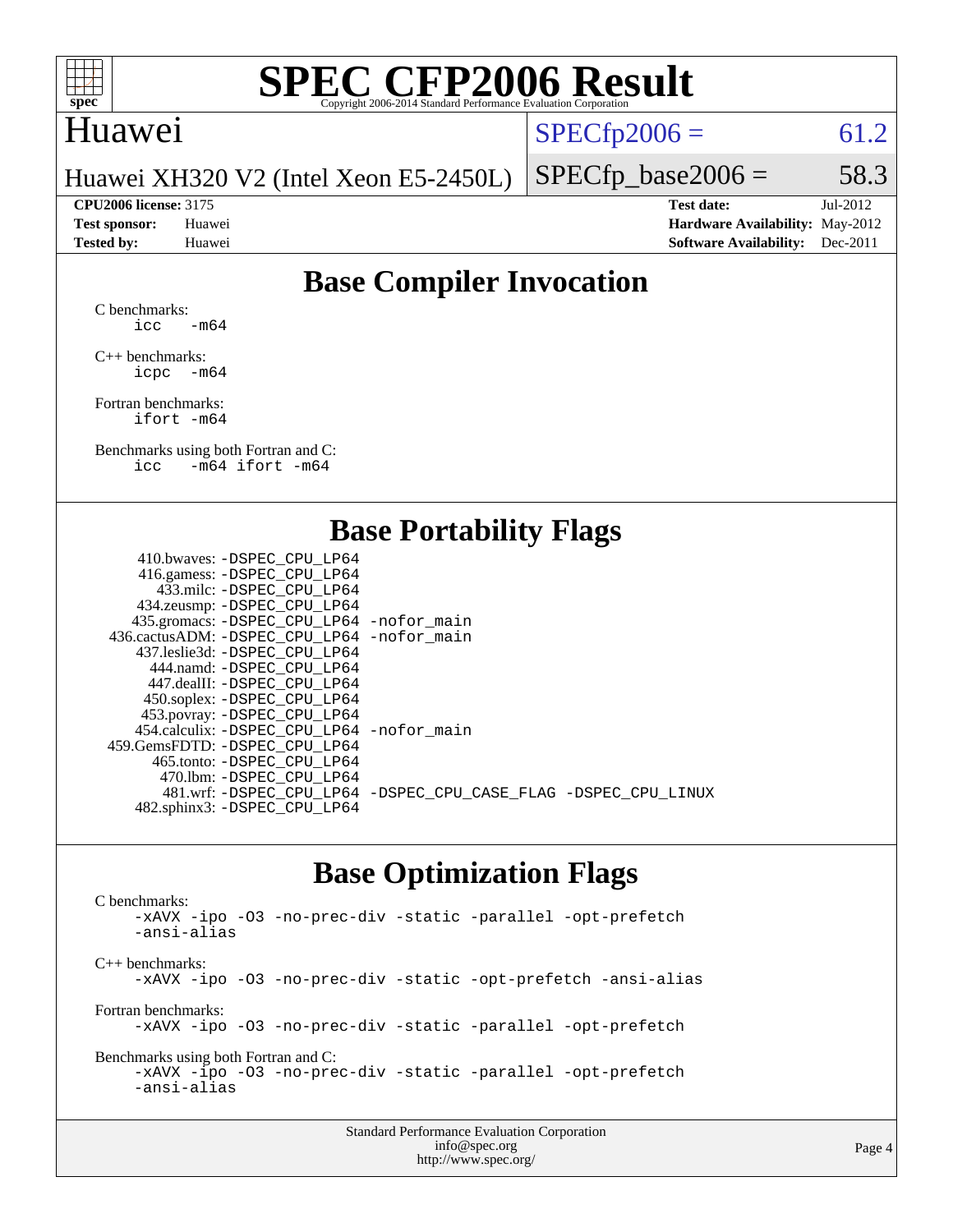

#### Huawei

 $SPECTp2006 = 61.2$ 

Huawei XH320 V2 (Intel Xeon E5-2450L)

**[CPU2006 license:](http://www.spec.org/auto/cpu2006/Docs/result-fields.html#CPU2006license)** 3175 **[Test date:](http://www.spec.org/auto/cpu2006/Docs/result-fields.html#Testdate)** Jul-2012 **[Test sponsor:](http://www.spec.org/auto/cpu2006/Docs/result-fields.html#Testsponsor)** Huawei **[Hardware Availability:](http://www.spec.org/auto/cpu2006/Docs/result-fields.html#HardwareAvailability)** May-2012 **[Tested by:](http://www.spec.org/auto/cpu2006/Docs/result-fields.html#Testedby)** Huawei **[Software Availability:](http://www.spec.org/auto/cpu2006/Docs/result-fields.html#SoftwareAvailability)** Dec-2011

 $SPECTp\_base2006 = 58.3$ 

### **[Peak Compiler Invocation](http://www.spec.org/auto/cpu2006/Docs/result-fields.html#PeakCompilerInvocation)**

[C benchmarks](http://www.spec.org/auto/cpu2006/Docs/result-fields.html#Cbenchmarks):  $\text{icc}$   $-\text{m64}$ 

[C++ benchmarks:](http://www.spec.org/auto/cpu2006/Docs/result-fields.html#CXXbenchmarks) [icpc -m64](http://www.spec.org/cpu2006/results/res2012q3/cpu2006-20120723-23812.flags.html#user_CXXpeak_intel_icpc_64bit_bedb90c1146cab66620883ef4f41a67e)

[Fortran benchmarks](http://www.spec.org/auto/cpu2006/Docs/result-fields.html#Fortranbenchmarks): [ifort -m64](http://www.spec.org/cpu2006/results/res2012q3/cpu2006-20120723-23812.flags.html#user_FCpeak_intel_ifort_64bit_ee9d0fb25645d0210d97eb0527dcc06e)

[Benchmarks using both Fortran and C](http://www.spec.org/auto/cpu2006/Docs/result-fields.html#BenchmarksusingbothFortranandC): [icc -m64](http://www.spec.org/cpu2006/results/res2012q3/cpu2006-20120723-23812.flags.html#user_CC_FCpeak_intel_icc_64bit_0b7121f5ab7cfabee23d88897260401c) [ifort -m64](http://www.spec.org/cpu2006/results/res2012q3/cpu2006-20120723-23812.flags.html#user_CC_FCpeak_intel_ifort_64bit_ee9d0fb25645d0210d97eb0527dcc06e)

#### **[Peak Portability Flags](http://www.spec.org/auto/cpu2006/Docs/result-fields.html#PeakPortabilityFlags)**

Same as Base Portability Flags

### **[Peak Optimization Flags](http://www.spec.org/auto/cpu2006/Docs/result-fields.html#PeakOptimizationFlags)**

[C benchmarks](http://www.spec.org/auto/cpu2006/Docs/result-fields.html#Cbenchmarks):

 433.milc: [-xAVX](http://www.spec.org/cpu2006/results/res2012q3/cpu2006-20120723-23812.flags.html#user_peakPASS2_CFLAGSPASS2_LDFLAGS433_milc_f-xAVX)(pass 2) [-prof-gen](http://www.spec.org/cpu2006/results/res2012q3/cpu2006-20120723-23812.flags.html#user_peakPASS1_CFLAGSPASS1_LDFLAGS433_milc_prof_gen_e43856698f6ca7b7e442dfd80e94a8fc)(pass 1) [-ipo](http://www.spec.org/cpu2006/results/res2012q3/cpu2006-20120723-23812.flags.html#user_peakPASS2_CFLAGSPASS2_LDFLAGS433_milc_f-ipo)(pass 2) [-O3](http://www.spec.org/cpu2006/results/res2012q3/cpu2006-20120723-23812.flags.html#user_peakPASS2_CFLAGSPASS2_LDFLAGS433_milc_f-O3)(pass 2) [-no-prec-div](http://www.spec.org/cpu2006/results/res2012q3/cpu2006-20120723-23812.flags.html#user_peakPASS2_CFLAGSPASS2_LDFLAGS433_milc_f-no-prec-div)(pass 2) [-prof-use](http://www.spec.org/cpu2006/results/res2012q3/cpu2006-20120723-23812.flags.html#user_peakPASS2_CFLAGSPASS2_LDFLAGS433_milc_prof_use_bccf7792157ff70d64e32fe3e1250b55)(pass 2) [-static](http://www.spec.org/cpu2006/results/res2012q3/cpu2006-20120723-23812.flags.html#user_peakOPTIMIZE433_milc_f-static) [-auto-ilp32](http://www.spec.org/cpu2006/results/res2012q3/cpu2006-20120723-23812.flags.html#user_peakCOPTIMIZE433_milc_f-auto-ilp32) [-ansi-alias](http://www.spec.org/cpu2006/results/res2012q3/cpu2006-20120723-23812.flags.html#user_peakCOPTIMIZE433_milc_f-ansi-alias)

 $470.$ lbm: basepeak = yes

 482.sphinx3: [-xAVX](http://www.spec.org/cpu2006/results/res2012q3/cpu2006-20120723-23812.flags.html#user_peakOPTIMIZE482_sphinx3_f-xAVX) [-ipo](http://www.spec.org/cpu2006/results/res2012q3/cpu2006-20120723-23812.flags.html#user_peakOPTIMIZE482_sphinx3_f-ipo) [-O3](http://www.spec.org/cpu2006/results/res2012q3/cpu2006-20120723-23812.flags.html#user_peakOPTIMIZE482_sphinx3_f-O3) [-no-prec-div](http://www.spec.org/cpu2006/results/res2012q3/cpu2006-20120723-23812.flags.html#user_peakOPTIMIZE482_sphinx3_f-no-prec-div) [-unroll2](http://www.spec.org/cpu2006/results/res2012q3/cpu2006-20120723-23812.flags.html#user_peakCOPTIMIZE482_sphinx3_f-unroll_784dae83bebfb236979b41d2422d7ec2) [-ansi-alias](http://www.spec.org/cpu2006/results/res2012q3/cpu2006-20120723-23812.flags.html#user_peakCOPTIMIZE482_sphinx3_f-ansi-alias) [-parallel](http://www.spec.org/cpu2006/results/res2012q3/cpu2006-20120723-23812.flags.html#user_peakCOPTIMIZE482_sphinx3_f-parallel)

[C++ benchmarks:](http://www.spec.org/auto/cpu2006/Docs/result-fields.html#CXXbenchmarks)

 444.namd: [-xAVX](http://www.spec.org/cpu2006/results/res2012q3/cpu2006-20120723-23812.flags.html#user_peakPASS2_CXXFLAGSPASS2_LDFLAGS444_namd_f-xAVX)(pass 2) [-prof-gen](http://www.spec.org/cpu2006/results/res2012q3/cpu2006-20120723-23812.flags.html#user_peakPASS1_CXXFLAGSPASS1_LDFLAGS444_namd_prof_gen_e43856698f6ca7b7e442dfd80e94a8fc)(pass 1) [-ipo](http://www.spec.org/cpu2006/results/res2012q3/cpu2006-20120723-23812.flags.html#user_peakPASS2_CXXFLAGSPASS2_LDFLAGS444_namd_f-ipo)(pass 2) [-O3](http://www.spec.org/cpu2006/results/res2012q3/cpu2006-20120723-23812.flags.html#user_peakPASS2_CXXFLAGSPASS2_LDFLAGS444_namd_f-O3)(pass 2) [-no-prec-div](http://www.spec.org/cpu2006/results/res2012q3/cpu2006-20120723-23812.flags.html#user_peakPASS2_CXXFLAGSPASS2_LDFLAGS444_namd_f-no-prec-div)(pass 2) [-prof-use](http://www.spec.org/cpu2006/results/res2012q3/cpu2006-20120723-23812.flags.html#user_peakPASS2_CXXFLAGSPASS2_LDFLAGS444_namd_prof_use_bccf7792157ff70d64e32fe3e1250b55)(pass 2) [-fno-alias](http://www.spec.org/cpu2006/results/res2012q3/cpu2006-20120723-23812.flags.html#user_peakCXXOPTIMIZEOPTIMIZE444_namd_f-no-alias_694e77f6c5a51e658e82ccff53a9e63a) [-auto-ilp32](http://www.spec.org/cpu2006/results/res2012q3/cpu2006-20120723-23812.flags.html#user_peakCXXOPTIMIZE444_namd_f-auto-ilp32)

447.dealII: basepeak = yes

450.soplex: basepeak = yes

 453.povray: [-xAVX](http://www.spec.org/cpu2006/results/res2012q3/cpu2006-20120723-23812.flags.html#user_peakPASS2_CXXFLAGSPASS2_LDFLAGS453_povray_f-xAVX)(pass 2) [-prof-gen](http://www.spec.org/cpu2006/results/res2012q3/cpu2006-20120723-23812.flags.html#user_peakPASS1_CXXFLAGSPASS1_LDFLAGS453_povray_prof_gen_e43856698f6ca7b7e442dfd80e94a8fc)(pass 1) [-ipo](http://www.spec.org/cpu2006/results/res2012q3/cpu2006-20120723-23812.flags.html#user_peakPASS2_CXXFLAGSPASS2_LDFLAGS453_povray_f-ipo)(pass 2) [-O3](http://www.spec.org/cpu2006/results/res2012q3/cpu2006-20120723-23812.flags.html#user_peakPASS2_CXXFLAGSPASS2_LDFLAGS453_povray_f-O3)(pass 2) [-no-prec-div](http://www.spec.org/cpu2006/results/res2012q3/cpu2006-20120723-23812.flags.html#user_peakPASS2_CXXFLAGSPASS2_LDFLAGS453_povray_f-no-prec-div)(pass 2) [-prof-use](http://www.spec.org/cpu2006/results/res2012q3/cpu2006-20120723-23812.flags.html#user_peakPASS2_CXXFLAGSPASS2_LDFLAGS453_povray_prof_use_bccf7792157ff70d64e32fe3e1250b55)(pass 2) [-unroll4](http://www.spec.org/cpu2006/results/res2012q3/cpu2006-20120723-23812.flags.html#user_peakCXXOPTIMIZE453_povray_f-unroll_4e5e4ed65b7fd20bdcd365bec371b81f) [-ansi-alias](http://www.spec.org/cpu2006/results/res2012q3/cpu2006-20120723-23812.flags.html#user_peakCXXOPTIMIZE453_povray_f-ansi-alias)

[Fortran benchmarks](http://www.spec.org/auto/cpu2006/Docs/result-fields.html#Fortranbenchmarks):

 410.bwaves: [-xAVX](http://www.spec.org/cpu2006/results/res2012q3/cpu2006-20120723-23812.flags.html#user_peakOPTIMIZE410_bwaves_f-xAVX) [-ipo](http://www.spec.org/cpu2006/results/res2012q3/cpu2006-20120723-23812.flags.html#user_peakOPTIMIZE410_bwaves_f-ipo) [-O3](http://www.spec.org/cpu2006/results/res2012q3/cpu2006-20120723-23812.flags.html#user_peakOPTIMIZE410_bwaves_f-O3) [-no-prec-div](http://www.spec.org/cpu2006/results/res2012q3/cpu2006-20120723-23812.flags.html#user_peakOPTIMIZE410_bwaves_f-no-prec-div) [-opt-prefetch](http://www.spec.org/cpu2006/results/res2012q3/cpu2006-20120723-23812.flags.html#user_peakOPTIMIZE410_bwaves_f-opt-prefetch) [-parallel](http://www.spec.org/cpu2006/results/res2012q3/cpu2006-20120723-23812.flags.html#user_peakOPTIMIZE410_bwaves_f-parallel) [-static](http://www.spec.org/cpu2006/results/res2012q3/cpu2006-20120723-23812.flags.html#user_peakOPTIMIZE410_bwaves_f-static)

Continued on next page

Standard Performance Evaluation Corporation [info@spec.org](mailto:info@spec.org) <http://www.spec.org/>

Page 5